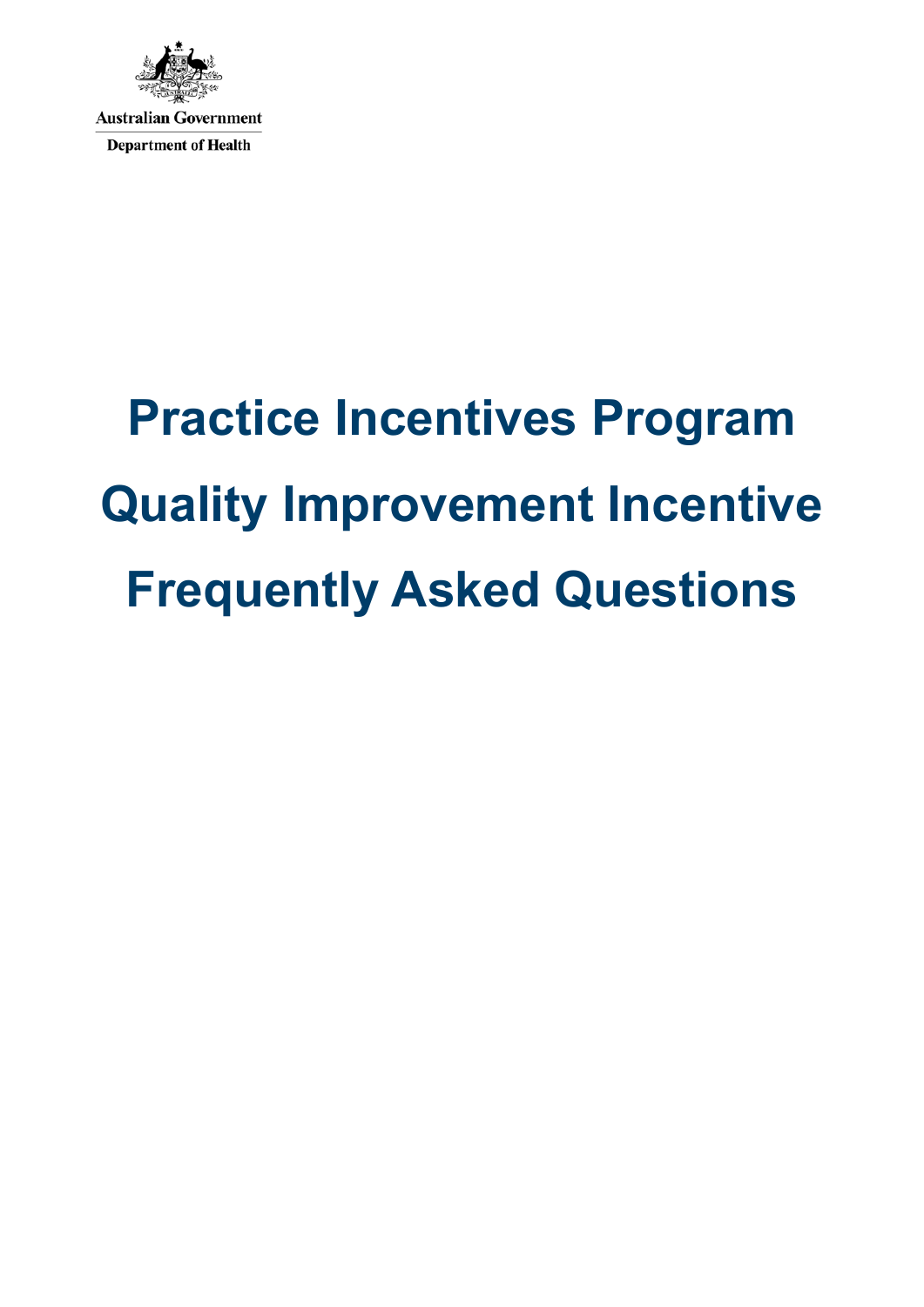## **1. What is the Practice Incentives Program Quality Improvement Incentive?**

The Practice Incentives Program (PIP) Quality Improvement (QI) Incentive is a payment to general practices that participate in quality improvement to improve patient outcomes and deliver best practice care. The PIP QI Incentive rewards general practices for undertaking continuous quality improvement activities in partnership with their local Primary Health Network (PHN).

#### **2. When will the PIP QI Incentive commence?**

The PIP QI Incentive starts on 1 August 2019.

Practices are able to register for the Incentive from 1 August 2019 using their Provider Digital Access (PRODA) through their Health Professional Online services (HPOS). The first quarterly payment (covering 1 August to 31 October 2019) will be made in November 2019.

Participation in the PIP QI Incentive is voluntary and practices may withdraw from the Incentive at any time through HPOS.

Practices should notify their [local PHN](https://www.health.gov.au/internet/main/publishing.nsf/Content/PHN-Contacts) when they apply and withdraw from the PIP QI Incentive.

### **3. When PIP QI commences, what Incentives are remaining the same?**

There are currently eleven incentives under the PIP, the following seven incentives will stay the same:

- eHealth Incentive
- **•** After Hours Incentive
- Rural Loading Incentive
- Teaching Payment
- General Practitioner Aged Care Access Incentive
- Indigenous Health Incentive
- Procedural General Practitioner Payment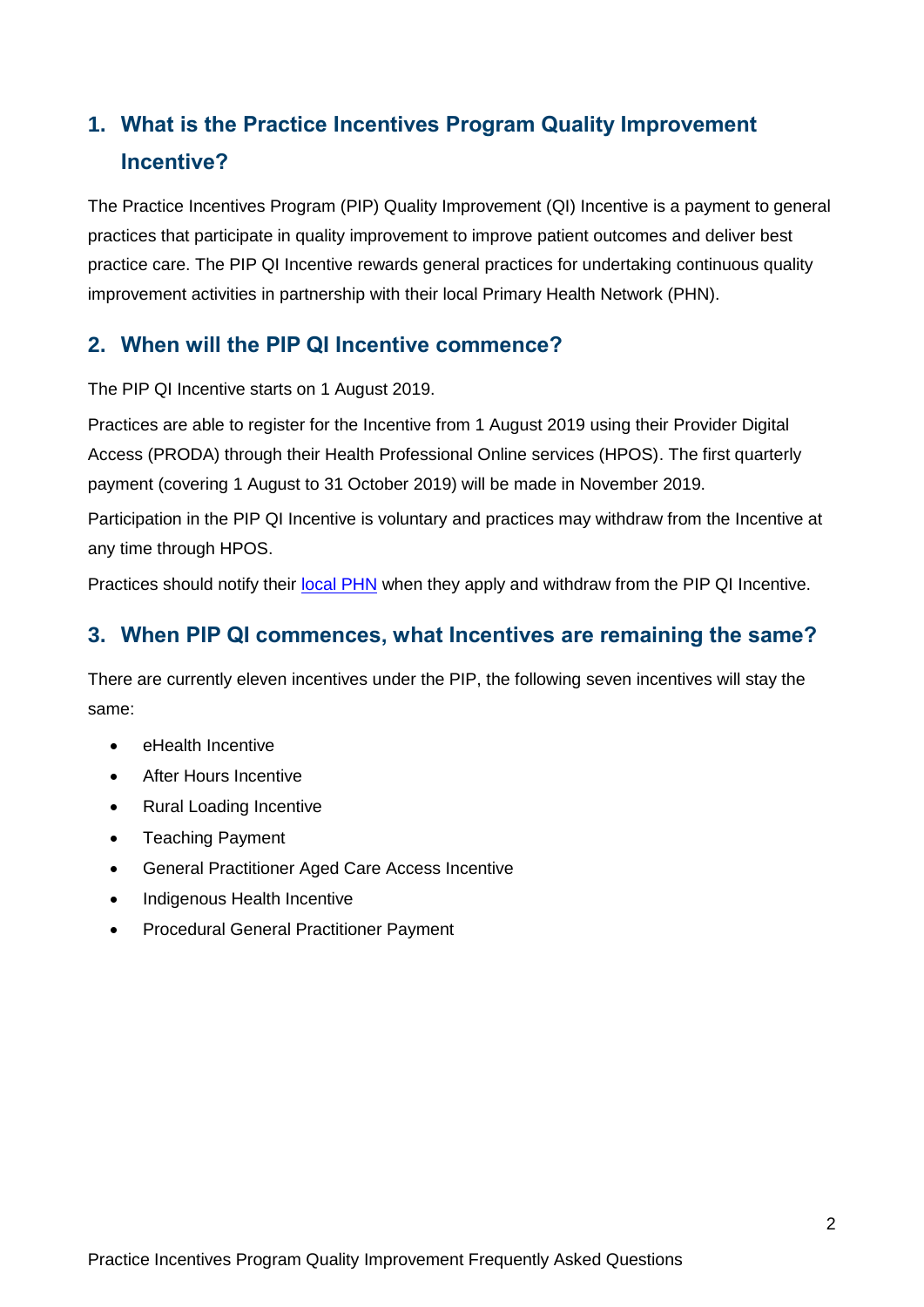#### **4. What Incentives cease under the PIP?**

The following four incentives will no longer be available after 31 July 2019:

- Asthma Incentive
- Diabetes Incentive
- Cervical Screening Incentive
- Quality Prescribing Incentive

### **5. Will the Service Incentive Payments (SIPs) be affected?**

Yes, SIPs associated with the following three incentives will also cease:

- Asthma Incentive
- Diabetes Incentive
- Cervical Screening Incentive

## **6. Will Standard Whole Patient Equivalent (SWPE) values and rural loadings remain?**

Yes. The Department of Human Services will apply the relevant SWPE weighting and rural loading (where applicable) to the PIP QI Incentive payments.

## **7. Will the changes to the PIP affect other Incentive Programs offered by the Department of Health?**

No. The broader changes to PIP will not affect other Incentive Programs offered by the Department of Health.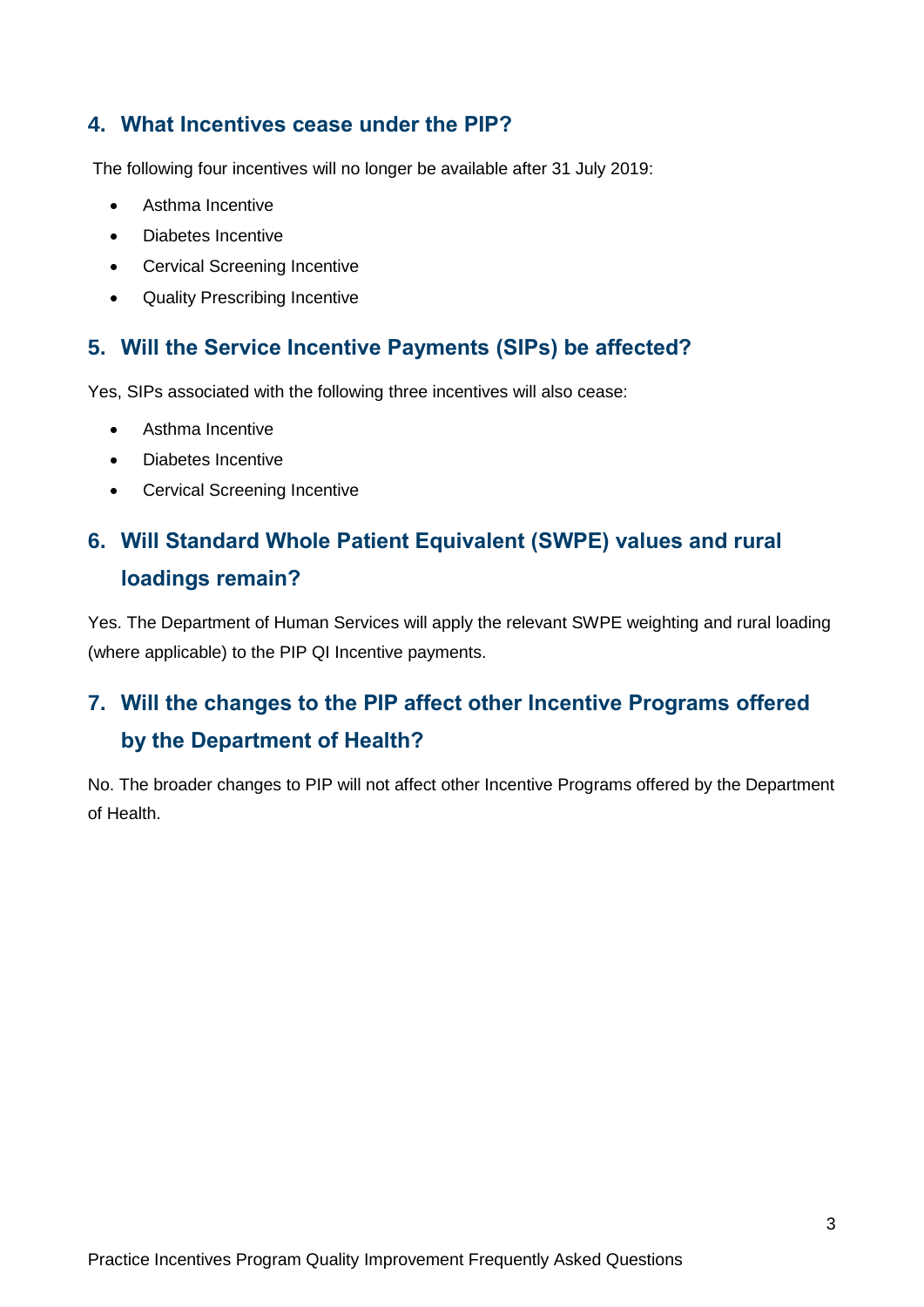## **8. How will this effect Aboriginal Community Controlled Health Services (ACCHS)?**

ACCHS and other organisations funded under the Indigenous Australians' Health Programme (IAHP) already have a well-established system of using primary health data to undertake quality improvement activities. This includes reporting against National Key Performance Indicators (nKPIs). This information assists ACCHS and other organisations funded under the IAHP to improve and maintain high quality clinical practice and service delivery of primary health care and health outcomes for Aboriginal and Torres Strait Islander people.

The PIP QI Incentive will support ACCHS and other organisations funded under the IAHP in continuing their current work in quality improvement within Aboriginal and Torres Strait Islander communities. ACCHS and other organisations funded under the IAHP will be eligible to apply for the PIP QI Incentive and it is expected they will meet the requirements for payment within existing arrangement with the Department of Health. .

## **9. Will practices still need to be accredited to participate in the PIP QI Incentive?**

Eligibility requirements remain the same as for the broader PIP program, which means practices will need to gain and maintain ongoing and continuous accreditation against the Royal Australian College of General Practitioners *Standards for general practices* to participate in the PIP and any incentive under the PIP including the PIP QI Incentive.

More information on how to participate in the PIP QI Incentive is available at [https://www.humanservices.gov.au/organisations/health-professionals/services/medicare/practice](https://www.humanservices.gov.au/organisations/health-professionals/services/medicare/practice-incentives-program/guidelines/quality-improvement-incentive)[incentives-program/guidelines/quality-improvement-incentive](https://www.humanservices.gov.au/organisations/health-professionals/services/medicare/practice-incentives-program/guidelines/quality-improvement-incentive)

## **10.Is the amount of PIP funding received by the practice likely to be affected by this change?**

Funding from the ceasing incentives has been consolidated into the PIP QI Incentive. As part of Budget 2019-20, it was also announced that the PIP QI Incentive will see an additional investment of \$201.5 million over five years from 2018-19. This means an increase to the overall funding available under the PIP.

However, the amount of funding that an individual practice receives under the PIP will vary according to the number of incentives a practice participates in, rurality and SWPE value.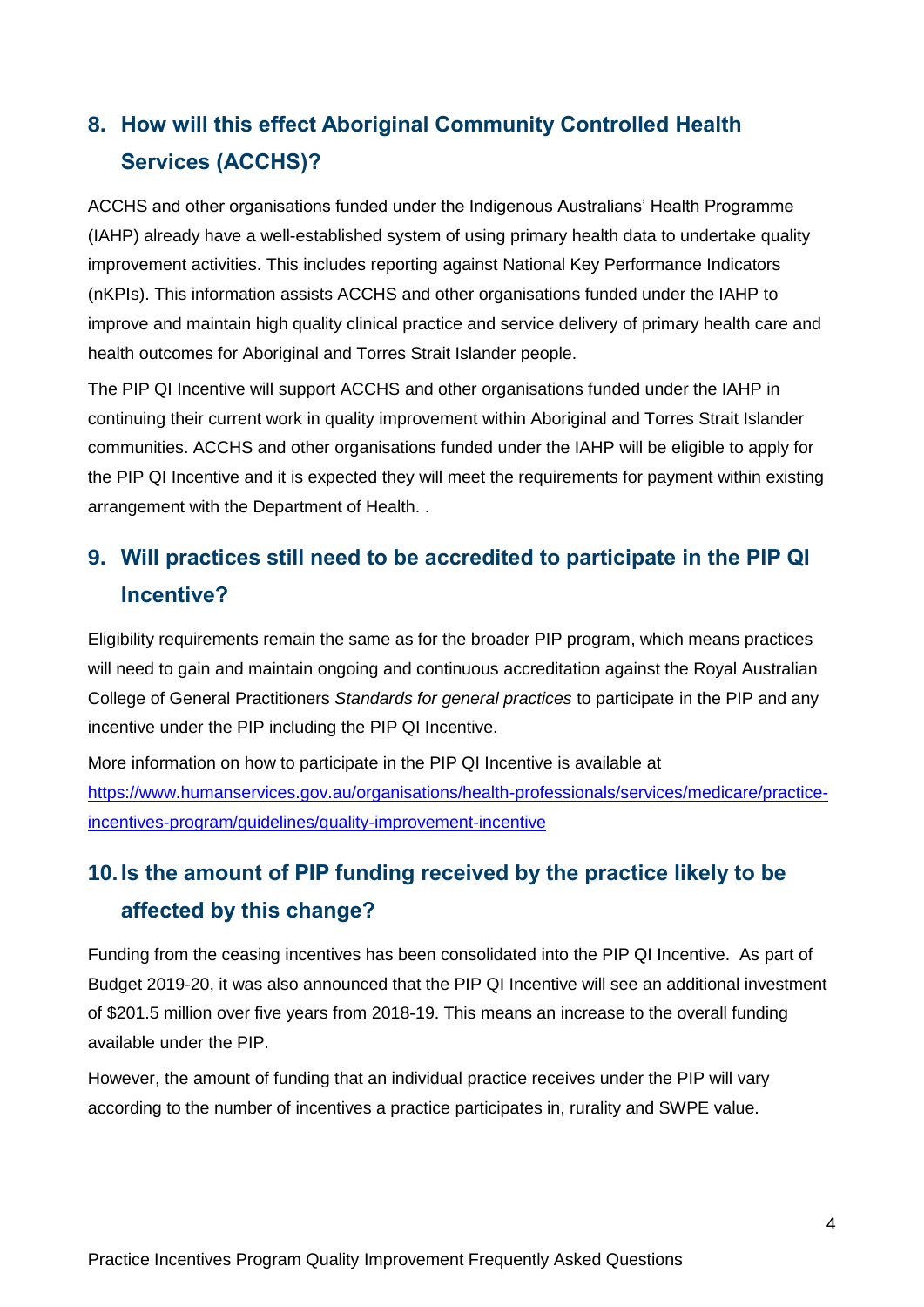## **11.Why is data important to quality improvement?**

An effective continuous quality improvement process involves collecting and reviewing data to identify problems and areas for improvement, developing solutions to those problems, implementing the solutions, evaluating the effect of the planned activities, and going back to assess the need for more improvements.

Data provision by general practices to inform quality improvement is not new. Over the last 10 years, thousands of Australian practices have participated in data driven quality improvement activities. These practices have demonstrated successful clinical system redesign, delivering safe and more reliable care for their patients. They have also developed the capacity to use data from practice software systems to deliver more proactive and systemic chronic disease management by adopting a practice population approach.

## **12.How will you make sure that specific chronic diseases like diabetes continue to be addressed?**

The PIP QI Incentive will give practices increased flexibility to improve their detection and management of a range of chronic conditions such as diabetes and to focus on issues specific to their practice population.

### **13.What is the PIP Eligible Data Set?**

The PIP Eligible Data Set is data collected against ten specified Improvement Measures. The PIP Eligible Data Set has a strong focus on chronic disease. Data informed improvement in these areas may help delay progression of chronic conditions, improve quality of life, increase life expectancy, and decrease the need for high cost interventions. Continuous improvement of general practice systems and processes may also lead to improved experience of work for both clinicians and administration staff.

Please read the [PIP QI Guidelines](https://www.health.gov.au/internet/main/publishing.nsf/Content/PIP-QI_Incentive_guidance) for more information on the PIP Eligible Data Set.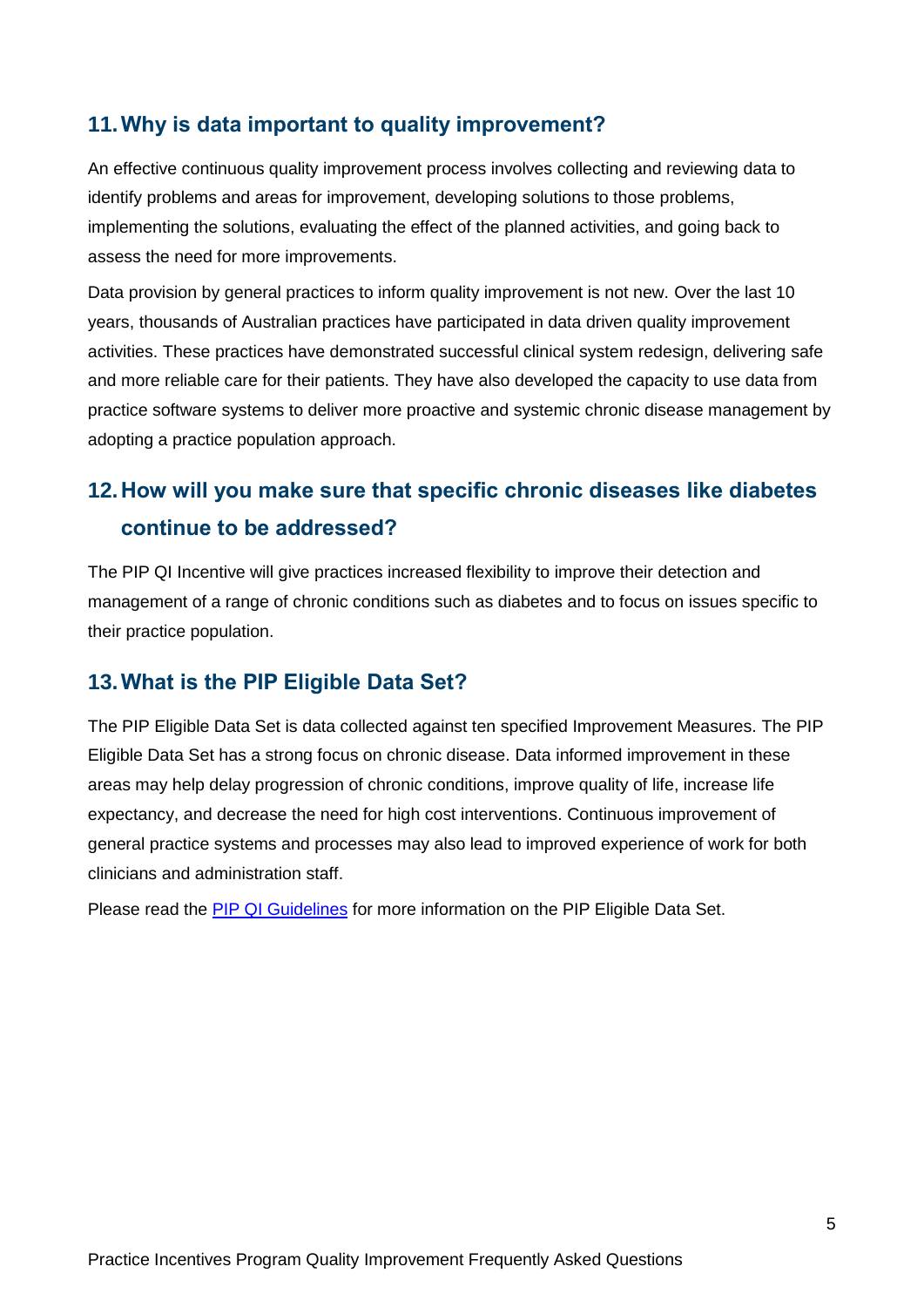### **14.What are the ten specified Improvement Measures?**

The ten specified Improvement Measures are:

- **1. Proportion of patients with diabetes with a current HbA1c result**
- **2. Proportion of patients with a smoking status**
- **3. Proportion of patients with a weight classification**
- **4. Proportion of patients aged 65 and over who were immunised against influenza**
- **5. Proportion of patients with diabetes who were immunised against influenza**
- **6. Proportion of patients with COPD who were immunised against influenza**
- **7. Proportion of patients with an alcohol consumption status**
- **8. Proportion of patients with the necessary risk factors assessed to enable CVD assessment**
- **9. Proportion of female patients with an up-to-date cervical screening**
- **10. Proportion of patients with diabetes with a blood pressure result**

Please read the [Improvement Measures](https://www.health.gov.au/internet/main/publishing.nsf/Content/PIP-QI_Incentive_guidance) document for more information on the ten Improvement Measures.

### **15.What data will general practices submit to Primary Health Networks?**

General practices must electronically submit the PIP Eligible Data Set to their local PHN each quarter. This is one of the key eligibility requirements to receive the PIP QI Incentive payment.

Further information on the PIP QI Incentive including eligibility requirements, reference period and data submission period is detailed in the [PIP QI Guidelines.](https://www.health.gov.au/internet/main/publishing.nsf/Content/PIP-QI_Incentive_guidance)

### **16.Who has access to the PIP Eligible Data Set?**

Australians expect strong safeguards to ensure their health information is safe and secure, that the privacy of their health information is respected, and their rights protected. All healthcare providers in Australia have professional and legal obligations to protect their patients' health information. The PIP QI Incentive is safeguarding privacy by only using a specified, limited and de-identified data set.

The PIP Eligible Data Set is prohibited from being commercialised by any data custodian and access and use of the PIP Eligible Data Set is limited.

Further details on the broad principles and responsibilities that underpin the governance of the PIP Eligible Data Set is detailed in the [PIP Eligible Data Set Data Governance Framework.](file://///central.health/DfsUserEnv/Users/User_23/MACHUM/Documents/:%20https:/www.health.gov.au/internet/main/publishing.nsf/Content/PIP-QI_Incentive_guidance)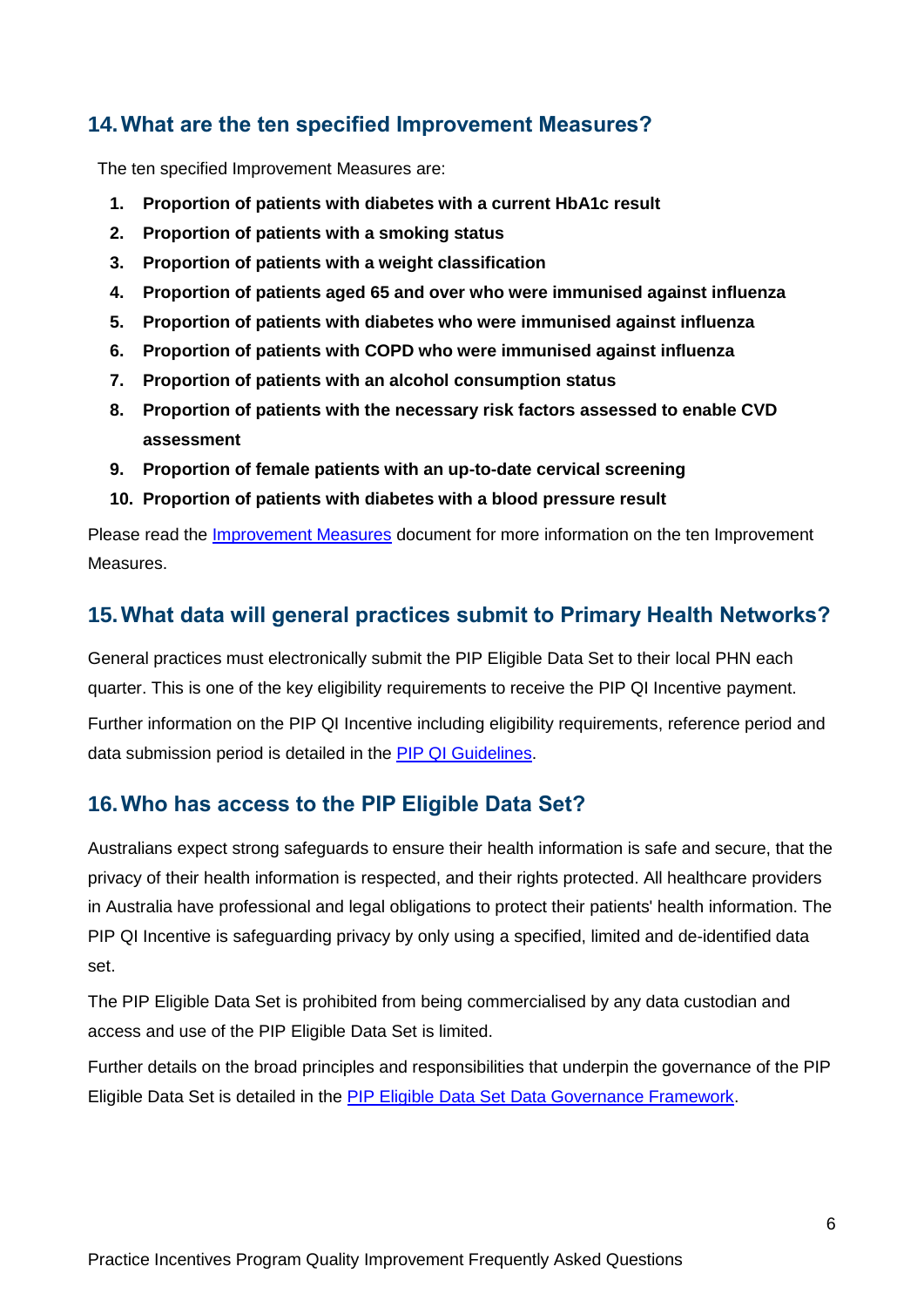## **17.What role will the Primary Health Networks (PHNs) play under the PIP QI Incentive?**

Through their practice support function, PHNs already play an integral role in working with general practice to support continuous quality improvement.

Under the PIP QI Incentive, PHNs will have a central role. They can:

- assist general practices participate in the Incentive;
- answer questions about the PIP QI including guidelines, Improvement Measures and the PIP Eligible Data Set Data Governance Framework;
- assist general practices to undertake continuous quality improvement that addresses the ten Improvement Measures and/or meets the needs of their practice population; and
- provide information to the Department of Health to confirm that a general practice has met the eligibility requirement for the PIP QI payment. The Department of Health will use this information from the PHNs to authorise payment of the PIP QI Incentive by the Department of Human Services.

## **18. How will the PIP QI Eligible Data Set assist general practices and the PHNs?**

The PIP Eligible Data Set will assist

#### **General practices to**:

- improve the quality of care and patient outcomes
- improve their capacity to benchmark their activities against peers on an agreed set of Improvement Measures
- provide nationally consistent, comparable data against specified quality Improvement Measures to create regional and national health data sets.

#### **PHNs to:**

- work with general practices to support quality improvement
- contribute to service planning and population health mapping at different levels including, PHN boundaries, local health districts, jurisdictional boundaries and at national level.

Rules and guidance on the specific roles and responsibilities for data content, collection, use, access, aggregation, privacy, security, and data ownership for local, regional and national data custodians of the PIP Eligible Data Set can be found under the [PIP Eligible Data Set Data](https://www.health.gov.au/internet/main/publishing.nsf/Content/PIP-QI_Incentive_guidance)  [Governance Framework.](https://www.health.gov.au/internet/main/publishing.nsf/Content/PIP-QI_Incentive_guidance)